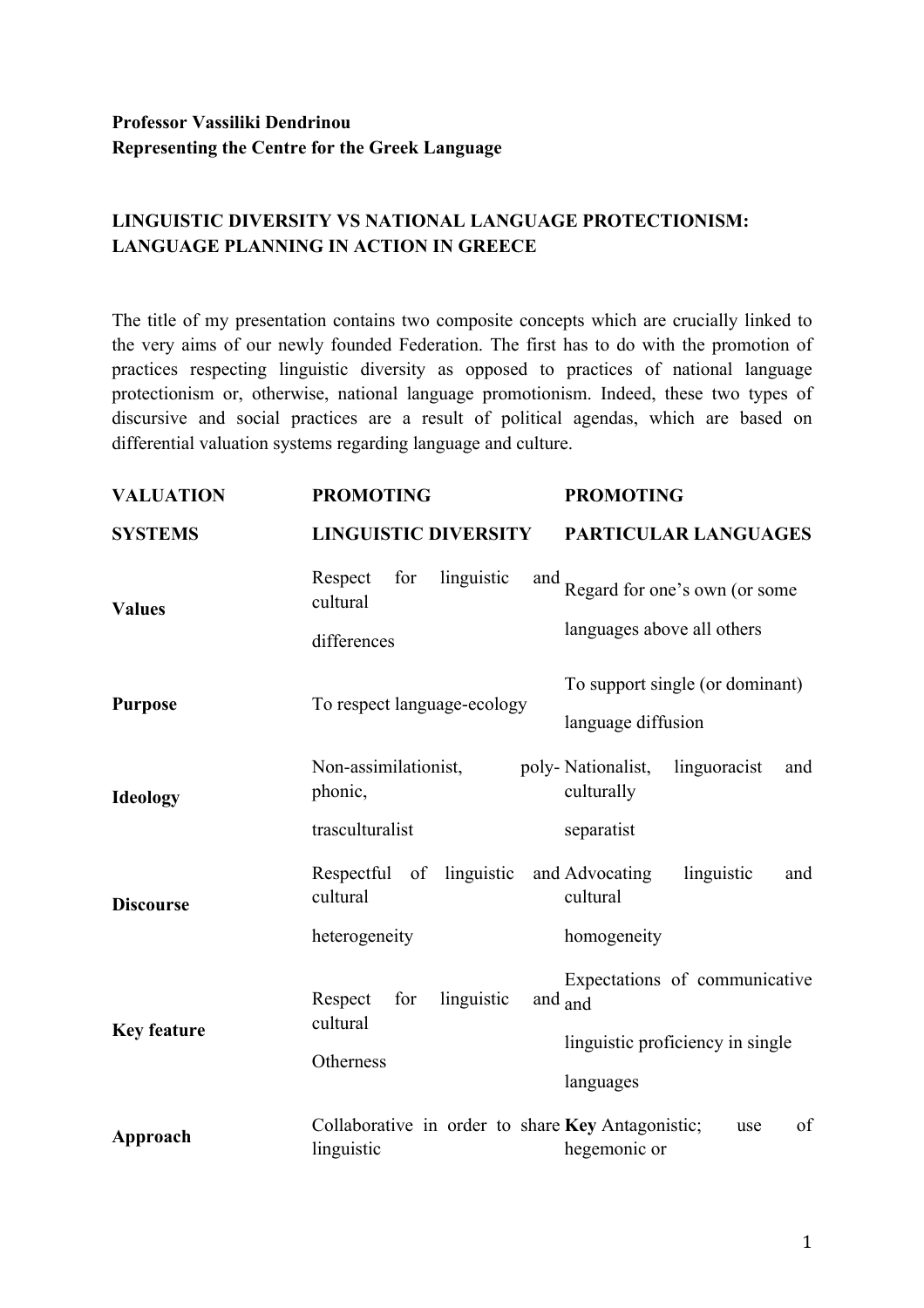|                             | and cultural wealth                                                        | resistance<br>strategies;<br>power<br>struggle |  |
|-----------------------------|----------------------------------------------------------------------------|------------------------------------------------|--|
| <b>Ethos</b>                | Multilingual, heteroglossic and Monolingual, monoglossic and<br>polyphonic | uniphonic                                      |  |
| Communicative<br>competence | Expectations of interlinguistic Expectations<br>and                        | 'native'<br>of<br>linguistic and               |  |
|                             | intercultural competence                                                   | sociopragmatic competence                      |  |

Practices of linguistic diversity promotionism are consistent with Article 2 of our unanimously passed constitution, outlining the purpose of EFNIL as follows:

- The collection and exchange of information about the officially recognized standard languages of the EU
- The provision of expert advice about language policy in the EU
- The preservation of linguistic diversity in Europe
- The promotion of plurilingualism in the EU states.

Clearly, the purpose of our organization then is not to take action so as to "protect" or promote national/official languages. And rightly so. National/official languages in EU states do not need to be protected against the "threat" of the indeed hegemonic English, nor against the "danger" of change. As linguists, we all well know that language change, linguistic borrowing, and all sorts of developments occurring in the language are a natural process of social growth which is

linguistically encoded. It is a direct result of linguistic/cultural contact and the need of each linguistic community to respond to newly arising communicative demands. Even materials, such as grammars, dictionaries, monolingual and bilingual encyclopedias which have traditionally functioned for the standardization of languages cannot possibly stop naturally occurring change. Nor is this the role of such materials, which set out to describe language in use and thus become essential supportive tools. Indeed, all official European languages are supported by such tools more than ever before, as there is an abundance of state-produced or subsidized and free-market publications available for educational institutions, groups and individuals. On the other hand, as linguists and politically minded individuals we know well enough that the value attached to some languages and not to others has nothing to do with the languages themselves and how well they are protected, supported or promoted. It has to do with the politics of languages which are very tightly linked to political systems. In the case of the EU, with its neoliberal politics, choices and valuations are directly related to market forces. Therefore, the languages being widely taught and learned are the "strong" European languages, i.e., those languages which have high-market value and carry the prestige of the political and economic status of their speakers. The "weaker" languages have slim chances of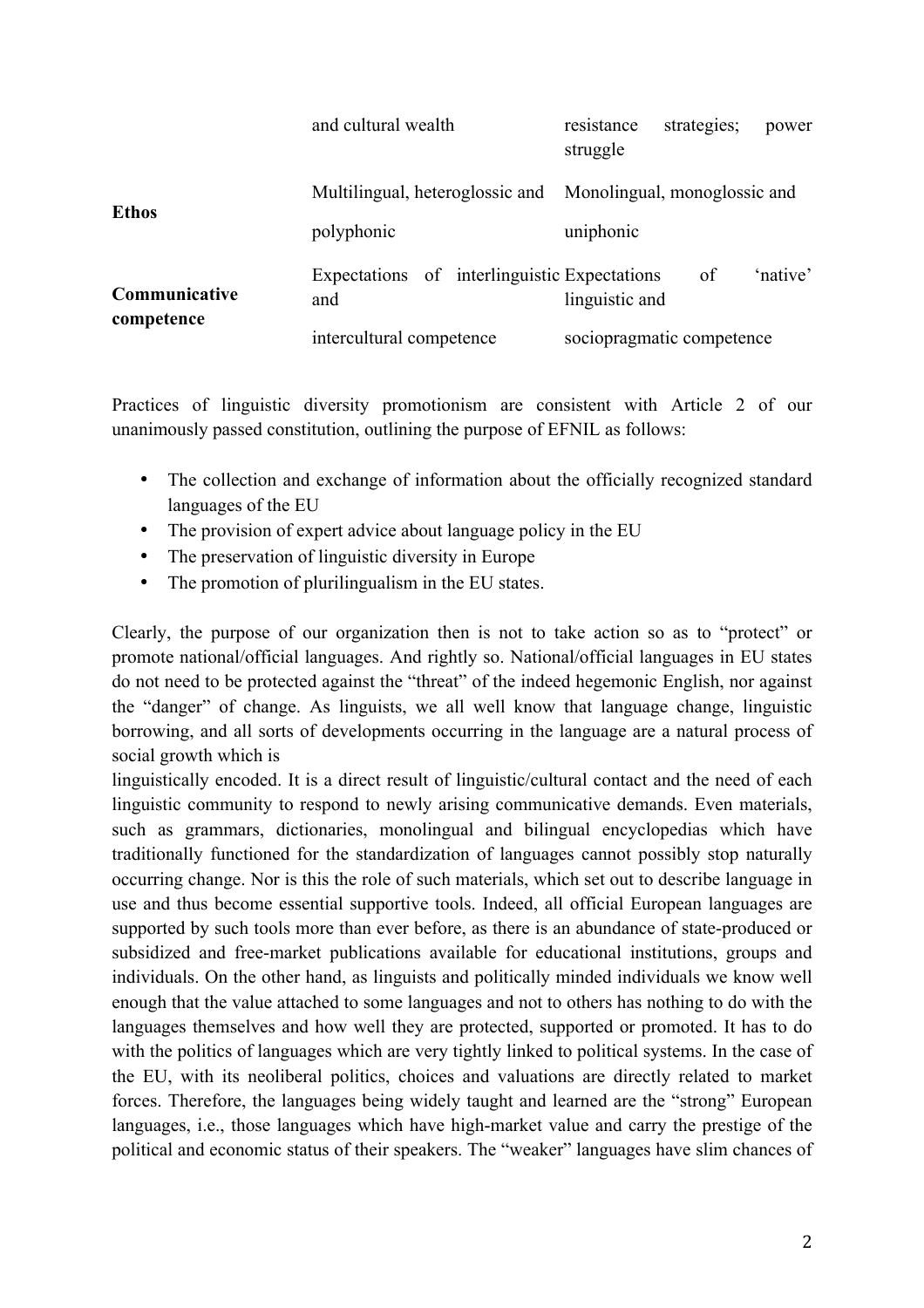becoming goods for sale for they are not considered commodities that can bring immediate profits to the users.

The problem of course is that with English as the global language, which also functions as a force of (economic) globalization, even the "strong" languages are loosing ground as international commodities and fewer chances than before to affect other languages through contact with them, and have the symbolic and material gains from such an enterprise. This being experienced as a problem, what features as a solution is a crusade against the hegemony of English, by way of supporting a linguistic diversity paradigm. In reality, however, more often than not, the support of linguistic diversity entails a political agenda which has little to do with shared distribution of linguistic power in the European community and equal valuations of languages. It becomes an excuse for the promotion of particular languages through monolingual, monoglossic and uniphonic ethos of communication. As such, it stands very little chance to be effective.

The preservation of multilingualism and the promotion of plurilingualism in our European community of members states, each with its own "glorious" linguistic and cultural past, and with all languages seeking to have a share of the linguistic and cultural power therein, can only succeed though the promotion of linguistic diversity by means of social and discursive practices that it entails. Language policy and legislation will not suffice, for even if it is spelled out, the market forces by which our societies operate will not allow their realization. An excellent example is the "mother + two other foreign languages" European policy, which has so far resulted to English being introduced in most European states from grade 3 or 4, and a few other "strong" languages being included in school curricula and tertiary education. Another example is the policies being considered or proposed for some European universities increasingly offering academic programmes and supporting academic publications in English, at the expense of programmes and publications in the official language of the country. The negative response to such considerations is again related to our economic and political system. Given that universities and other tertiary institutions in Europe are increasingly obliged to fund themselves and expected to respond to the competitive demands of the global market, the global language serves them much better to achieve the goals set for them.

On the basis of the above, it is strongly suggested that, whereas policy and legislation might be helpful in some respects, unless European states support the teaching and learning of each other's language, especially by creating social contexts in which languages might be useful and valuable, policy and legislation will remain words on paper. In other words, what is being proposed is language planning which actively intervenes to create such contexts. This brings me to the second concept in the title of my talk, i.e., language planning in action. It is this concept which is behind the national Greek language project I would like to present. This project, briefly described in the Supplement to this brief introduction, entails the design and development of a unified system for the assessment of language competence in a European language for certification which can be used as a work qualification.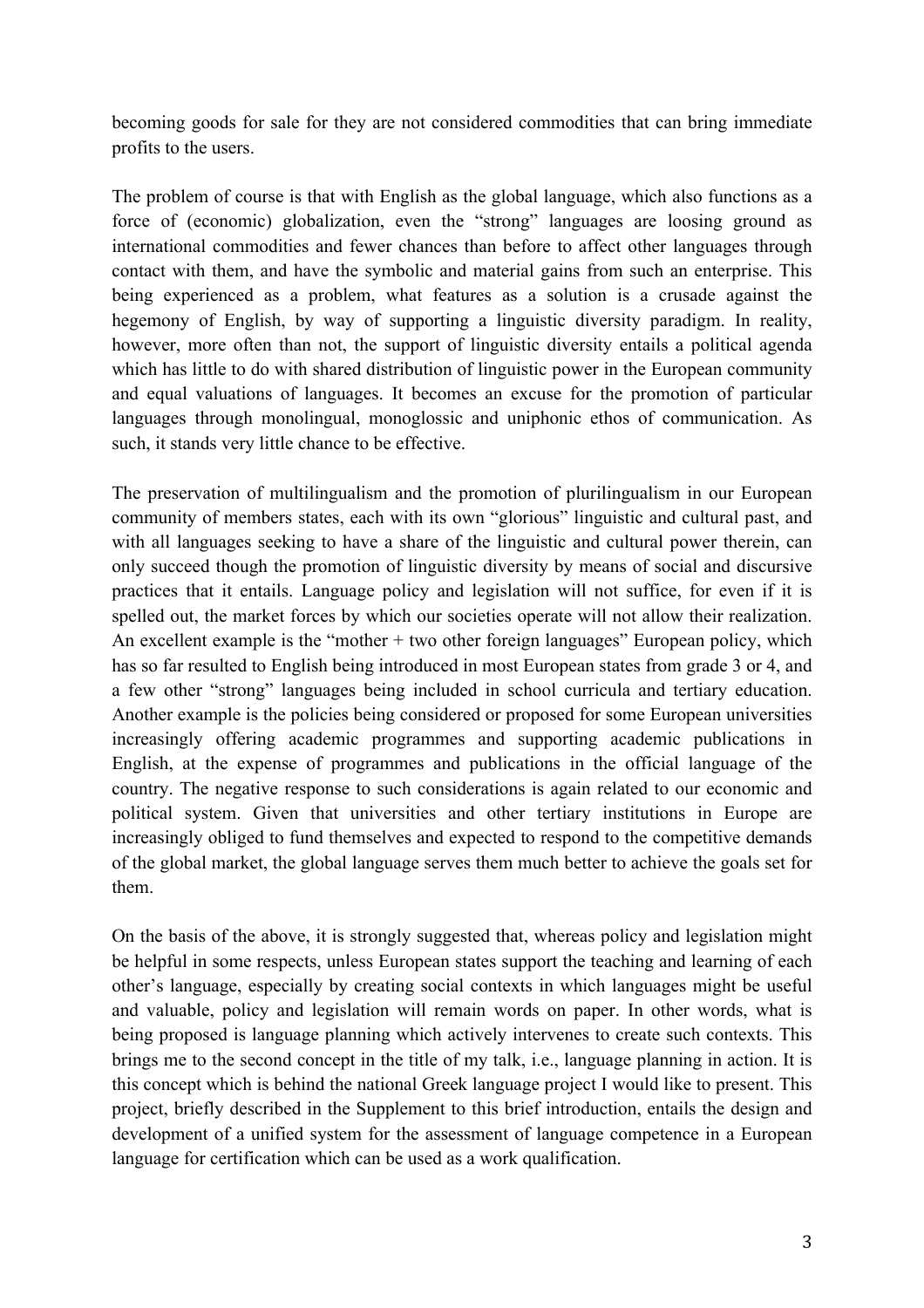#### **THE STATE CERTIFICATE OF LANGUAGE PROFICIENCY**

The national project described in the Supplement has been of particular interest to me for a variety of reasons1, including the following, which I consider most important.

Up until now, certificates of foreign language proficiency in Greece (and many other countries in fact) have been provided by large organizations primarily interested in both material and symbolic profit. Therefore, they have developed systems for international exams which, of course, are neither culturally nor ideologically neutral. A case in point is that they take little account of local social needs for the use of the language in question. However, the Greek learner of English, for example, who needs a certificate of English language competence at intermediate or advanced level, as a qualification that will allow him/her to find work or to secure his/her job, has very different needs for the use of English than, say, the French, Spanish or Swedish learner of English. Hence, my interest in designing English exams for people who live and work in Greece, based on relevant research and needs analysis, as well as on experience and socio-cultural insight.

Most importantly, the only languages for which the certification of proficiency level is provided in Greece and in many other countries are the big, prestigious languages that are supported by strong economic and political systems - usually English, French, German and Italian or Spanish. In this way, foreign language certification becomes a means for the reproduction of the unequal distribution of linguistic and cultural power in Europe and elsewhere, as well as a mechanism for legitimating some languages and marginalizing others. For example, university students going on Erasmus projects make few attempts to learn the language of host countries such as the Netherlands, Denmark and Portugal if these languages have no tangible value attached to them upon their return (say as work qualifications). Another example relates to the linguistic wealth in Greece presently, with its many newcomer economic immigrants speaking, say, Russian, Rumanian, Bulgarian or Polish. As it is not possible to take language exams and receive certificates of proficiency in these or the aforementioned European languages (because there is no private enterprise that has developed an examination system for any of these languages, nor an organization supported by the governments in countries where these languages are spoken), this linguistic wealth is devalued and delegitimated. Since one cannot be certified for knowing these languages, proficiency in these languages does not count socially. Therefore, they cannot possibly be considered as a work qualification. I am sure I don't have to spell out the consequences of this state of affairs. It is these consequences that I am concerned with, and here lies my interest in the larger project.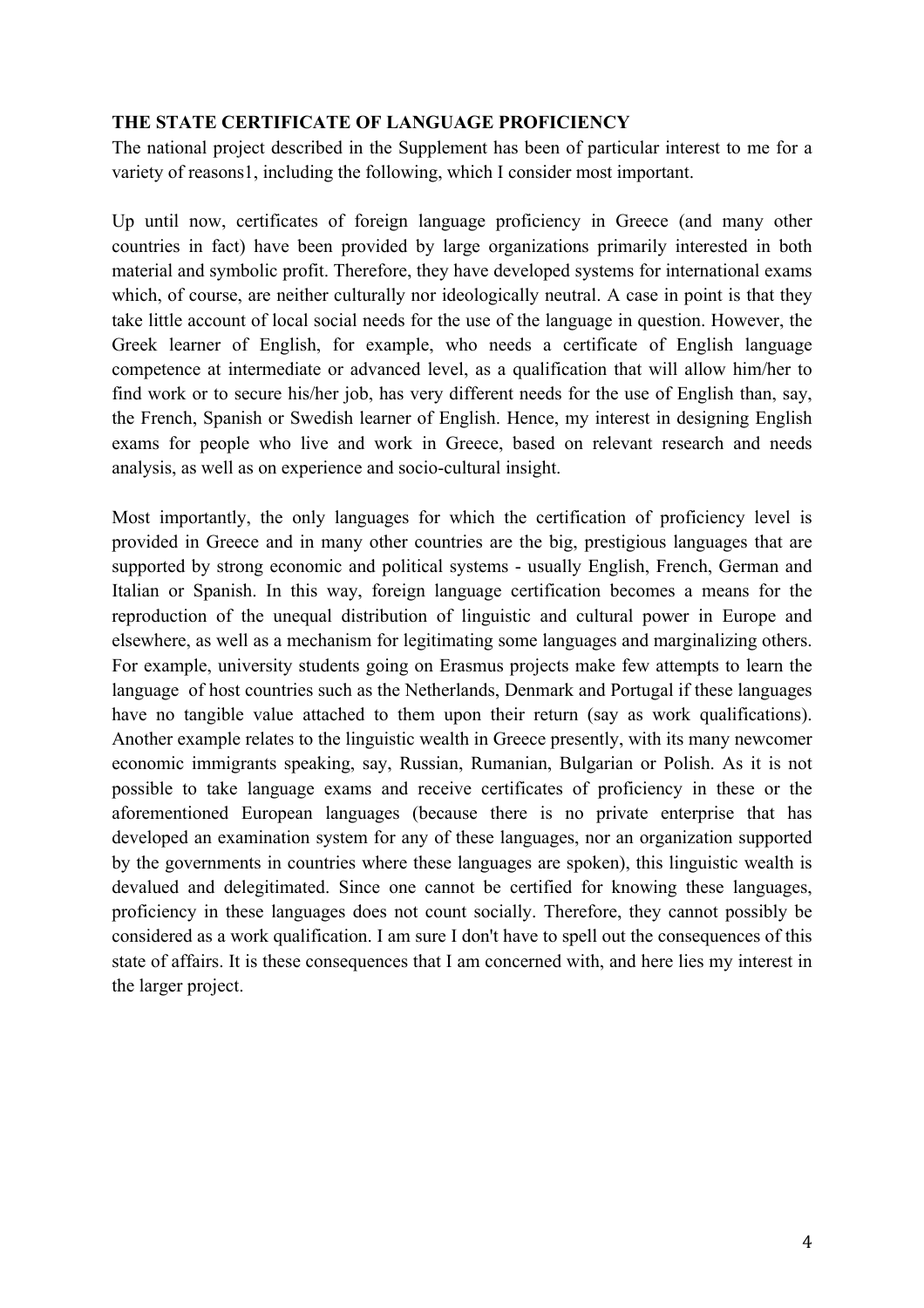

# HELLENIC MINISTRY OF NATIONAL EDUCATION AND RELIGIOUS AFFAIRS General Directorate of International and European Educational Affairs Directorate for the Certification of Foreign Language Proficiency 15, Mitropoleos Street GR – 101 85 Athens t13pxg1@ypepth.gr & t132pxg@ypepth.gr

#### **Legal notice**

The information in this pamphlet concerns the examination and certification system implemented on the basis of a 1999 law, by the Ministry of National Education and Religious Affairs of the Greek state, who is the legal copyright owner of all documents containing information about the system of the "Kratiko Pistopiitiko Glossomathias" (KPG).

The system is designed and developed by a central committee of specialists, appointed by the Ministry of Education. This committee has the obligation to inform the public and disseminate information regarding the system as a whole and the examinations in particular languages. In this capacity, members of the committe produce information documents in Greek and in the other languages in which exams are carried out. As such, the members listed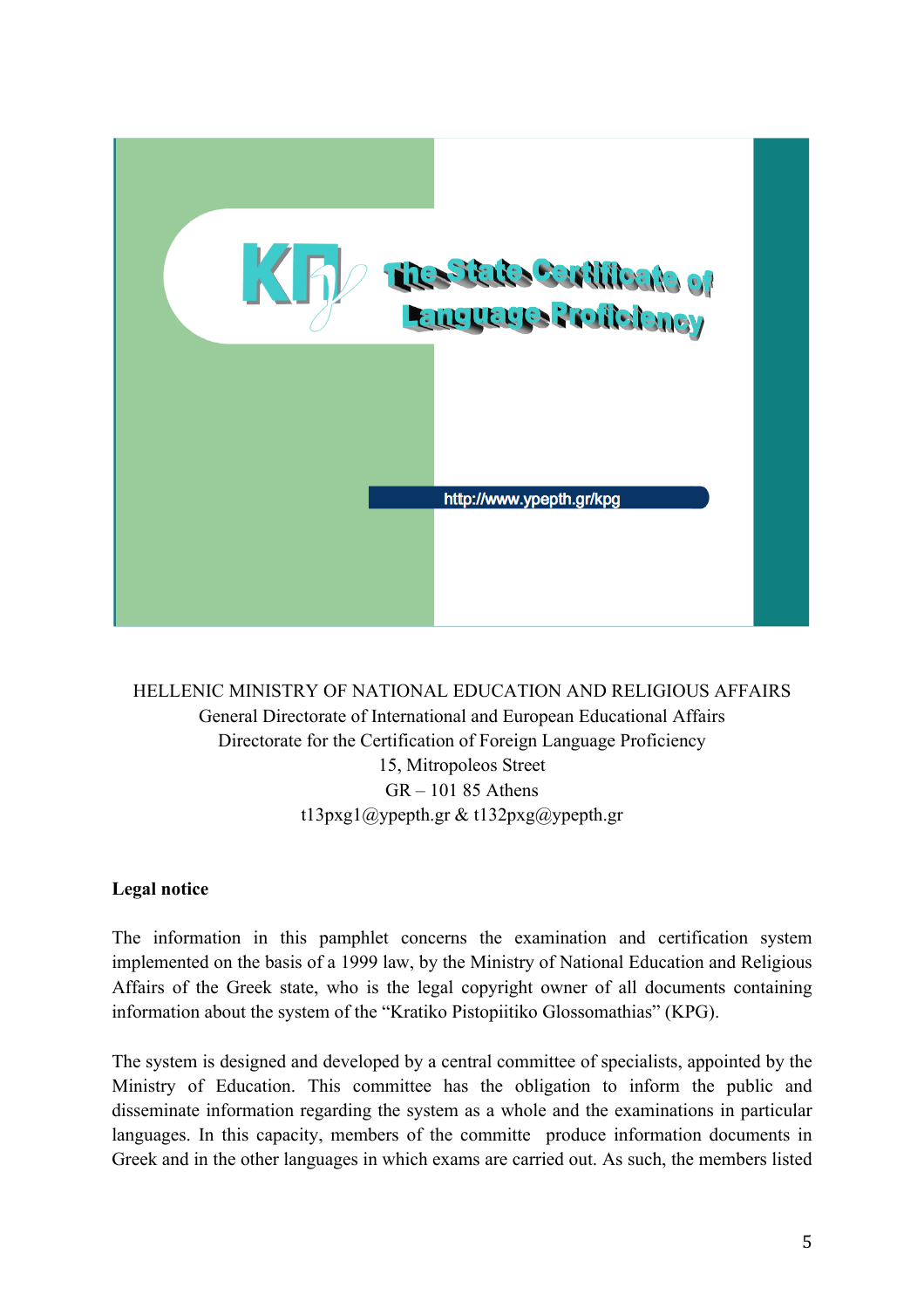below have collaborative responsibility for the texts produced and share ownership rights with the Ministry.

- English texts: Bessie Dendrinos, President of the KPG Committee and Exam Board Professor at the National and Kapodistrian University of Athens
- French texts: Vasso Tokatlidou, Member of the KPG Committee and Exam Board Professor at the Aristotelian University of Thessaloniki
- German texts: Frideriki Batsalia, Member of the KPG Committee and Exam Board Professor at the National and Kapodistrian University of Athens
- Italian texts: Antonios Tsopanoglou, Vice-President of the KPG Committee and Exam Board

Professor at the Aristotelian University of Thessaloniki

While this information may be disseminated and shared by interested individuals or bodies, no part of this text may be copied,

reproduced or circulated without prior permission from the author, Professor Bessie Dendrinos: vdendrin@enl.uoa.gr

### **1. WHAT IS "KPG"?**

- An acronym for "Kratiko Pistopiitiko Glossomathias" [State Certificate of Language Proficiency]
- An examination system, on the basis of which levels of proficiency in a European language are certified.
- The certificate is awarded to those who pass both the written and the oral part of the exam.

## **2. WHAT ARE KPG EXAMS DESIGNED TO MEASURE?**

- Exams for different levels of proficiency aim to test candidates' ability to make socially purposeful use of the target language at home and abroad.
- The exams measure candidates' competences to comprehend and produce oral and written discourse, as well as their ability to act as mediators across language and their awareness of how the target language works to produce socially purposeful meanings.
- Each exam consists of four modules:
	- $\cdot \cdot$  The first module is designed to test reading comprehension and language awareness.
	- $\cdot \cdot$  The second module is designed to test free writing production and mediation skills.
	- $\div$  The third is designed to test listening comprehension
	- $\cdot \cdot$  The fourth is designed to test free speaking production and mediation skills.

## **3. IN WHICH LANGUAGES CAN INTERESTED PARTIES TAKE KPG EXAMS?**

Presently, candidates can take an upper intermediate level exam in: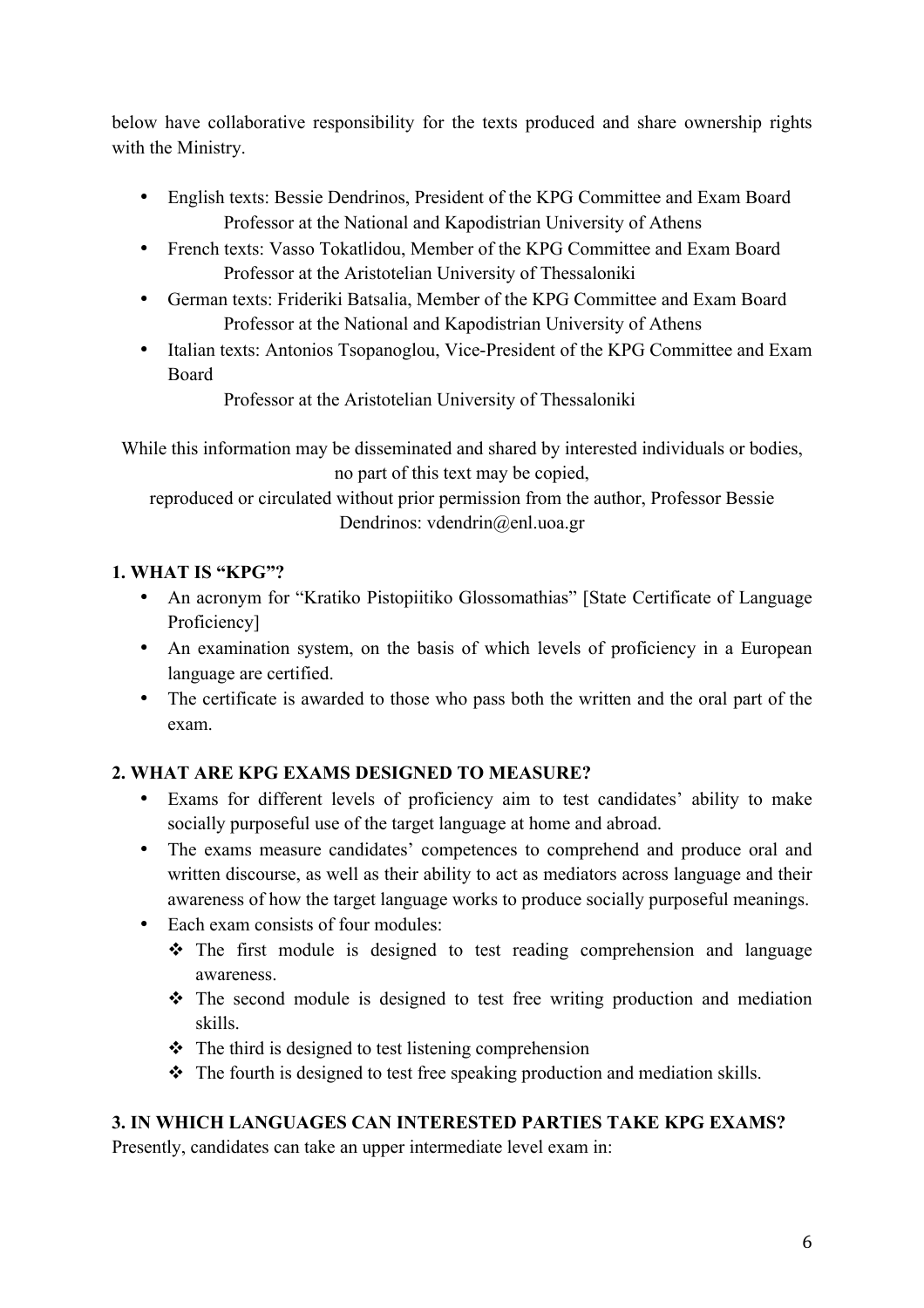- English
- French
- German
- Italian

In the immediate future, one will be able to take other level exams in these languages, aswell as in:

• Spanish

On the basis of research results investigating social needs, exams will be designed for:

• other European languages.

### **4. WHAT LEVELS ARE KPG EXAMS DESIGNED FOR?**

KPG exams are presently designed for Level B2 (see below) but are planned to include exams for the two "independent User" levels and the two "Proficient User levels" on the scale of the Common European Framework of Reference for Languages: Teaching, Learning and Assessment, developed by the Council of Europe:

- Level A: Basic User A1 Beginner A2 Elementary
- Level B: Independent User B1 Intermediate B2 Upper Intermediate
- Level C: Proficient User C1 Advanced C2 Full mastery

## **5. FOR WHOM ARE THE EXAMS DESIGNED and WHO IS ELIGIBLE TO TAKE THEM?**

- Eligible to take the KPG exams are all E.U. citizens and others who are living, studying and/or working in Greece.
- The exams are addressed to a population of language users, regardless of whether their knowledge of the target language was acquired as L1/L2, or was learnt in a formal educational setting.
- They are designed for candidates aged 15+.

## **6. WHAT IS THE ROLE OF GREEK IN THE KPG EXAMS?**

• K.P.G. exams are designed for languages other than Greek as a second or foreign language. However, the state has authorized the Centre for the Greek Language to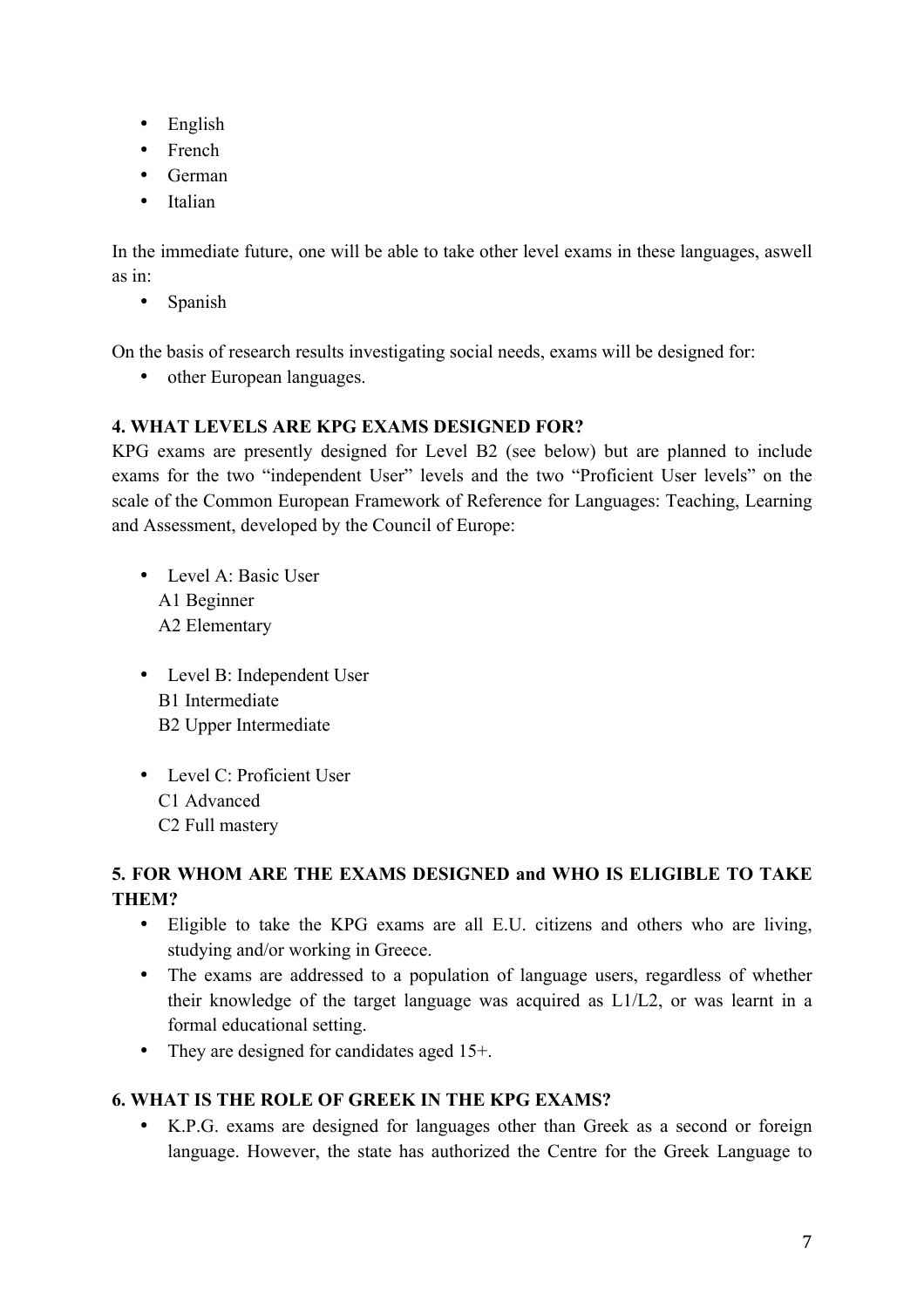carry out language exams, on the basis of which levels of proficiency in Greek is certified.

- Listening and reading comprehension skills in Greek are required by those taking the exam in any language.
- As Greek is considered to be the common language of the candidates, they are required to:
	- 1. understand instructions and test rubrics in Greek,

2. function in the role of mediator transferring information from Greek into the target language.

### **7. WHAT IS THE RATIONALE BEHIND THE KPG EXAMS?**

- The development of a unified examination system in European languages, treating them as equal in social value.
- The recognition of proficiency in any European language as a work qualification.
- The promotion of:
	- 1. social multilingualism and individual pluriligualism in Greece.

2. foreign language learning in Greece, viewed as an asset for educational and professional mobility within and outside the E.U.

### **8. WHAT IS THE THEORETICAL BASIS OF THE KPG?**

- Given that KPG is a "proficiency assessment" (rather than diagnostic or competences measurement) examination system,
	- 1. it sets out to evaluate socially purposeful language knowledge and literacy.
	- 2. it adheres to a functional approach to language use.
- Its global scale descriptors and its specific language use descriptors are related to those of the Common European Framework of Reference for Languages: Teaching, Learning and Assessment.
- The methodology used for K.P.G. test construction and item design is conducive to:
	- 1. standardised testing procedures,
	- 2. the design of a reliable and valid measurement tool.

# **9. WHO ARE THE BODIES INVOLVED IN THE DESIGN AND IMPLEMENTATION OF THE SYSTEM?**

Hellenic Ministry of National Education and Religious Affairs

- General Directorate of International and European Educational Affairs Directorate for the Certification of Foreign Language Proficiency
- Executive Committee Central Examination Board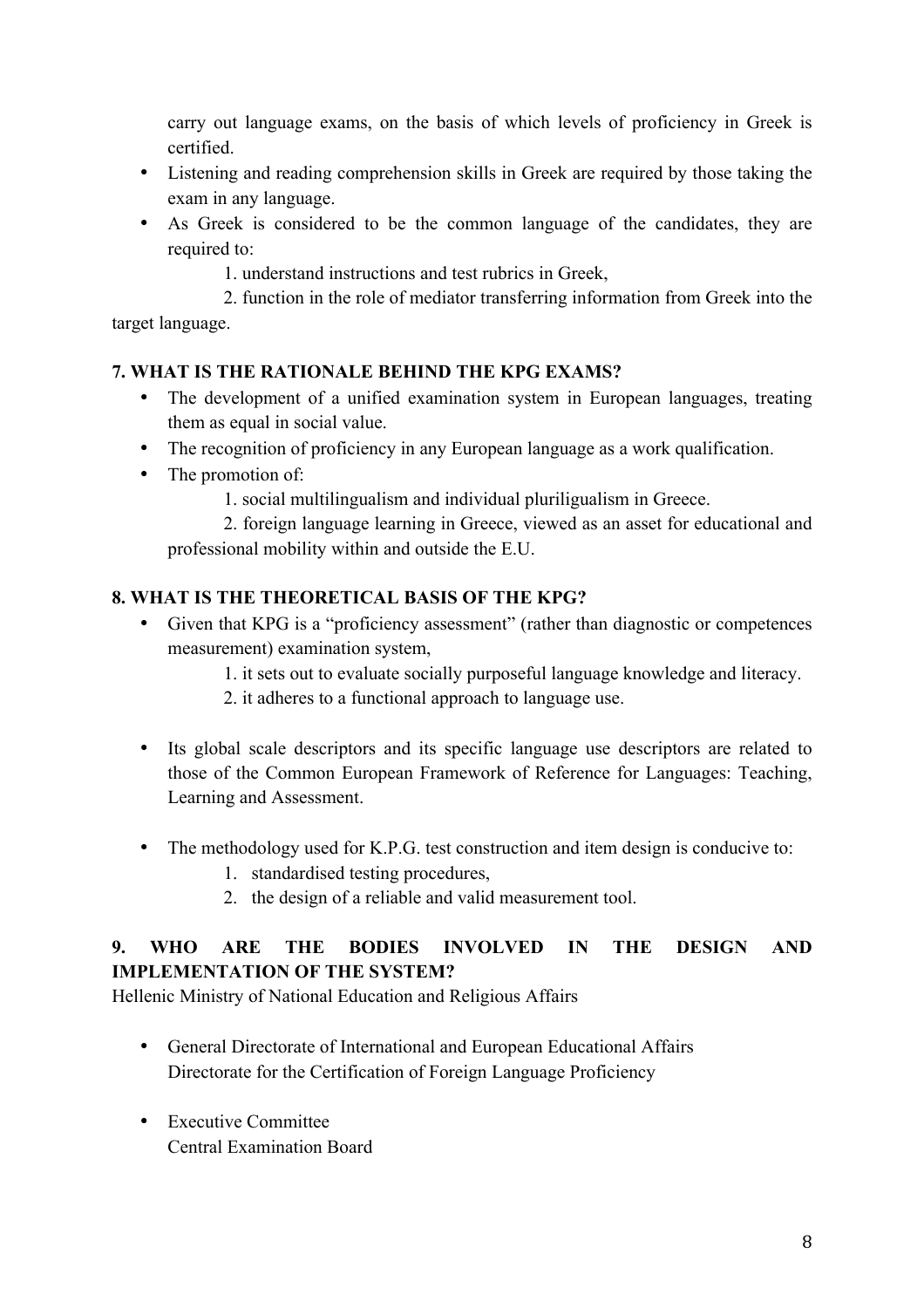• Departments of Foreign Language and Literature:

English and German: University of Athens, French and Italian: University of Thessaloniki

# **10. WHAT IS THE RELATIONSHIP BETWEEN THE KPG AND OTHER LANGUAGE**

### **CERTIFICATION SYSTEMS?**

- It resembles other national/state language systems for the certification of language proficiency (e.g. the Finnish National Language Exam System), but it has its own characteristics.
- As this is a national exam system, with face validity in the Greek and the European social context, it differs markedly from large-scale international examination systems (such as the Michigan Language Exam).
- It does not have commercial interests and it is subsidized by the state.
- There is no interest in the material and symbolic profit often connected with international exams concerned with assessing and certifying proficiency in one of the "strong" European languages.

## **11. IS THE KPG A NATIONALLY / INTERNATIONALLY RECOGNIZED AND ACCREDITED EXAMINATION SYSTEM / LANGUAGE CERTIFICATE?**

- As the KPG follows the levels of proficiency specified by the Council of Europe and takes into consideration the global-scale and language use descriptors in the Common European Framework, it lends itself to European benchmarking procedures.
- As the system is being developed, it publishes detailed descriptions of all relevant procedures and strategies, making the system transparent on both national and international levels.
- It is presently recognized by the Greek state, along with other language certification systems, with which it does not wish to have a competitive relationship.
- The KPG (B2 certificate) has recently been credited by the Greek state and it is recognized as a work qualification.
- In connection with the development of the KPG exams, the Greek Ministry of National Education has become a member of ICC-Europe, based in Frankfurt.
- As the system develops, it is building into it mechanisms for internal and external evaluation, so that when it is fully developed it can be fully recognized internationally and the language certificates have international accreditation.

## **12. WHAT INFORMATION AND MATERIALS ARE PRESENTLY AVAILABLE ON-LINE?**

Interested parties may find on-line (at http://www.ypepth.gr/kpg), presently only in Greek, but soon in other languages as well, the documents listed below:

- Information about the KPG system and its implementation
- Bodies and institutions involved in policy and system design